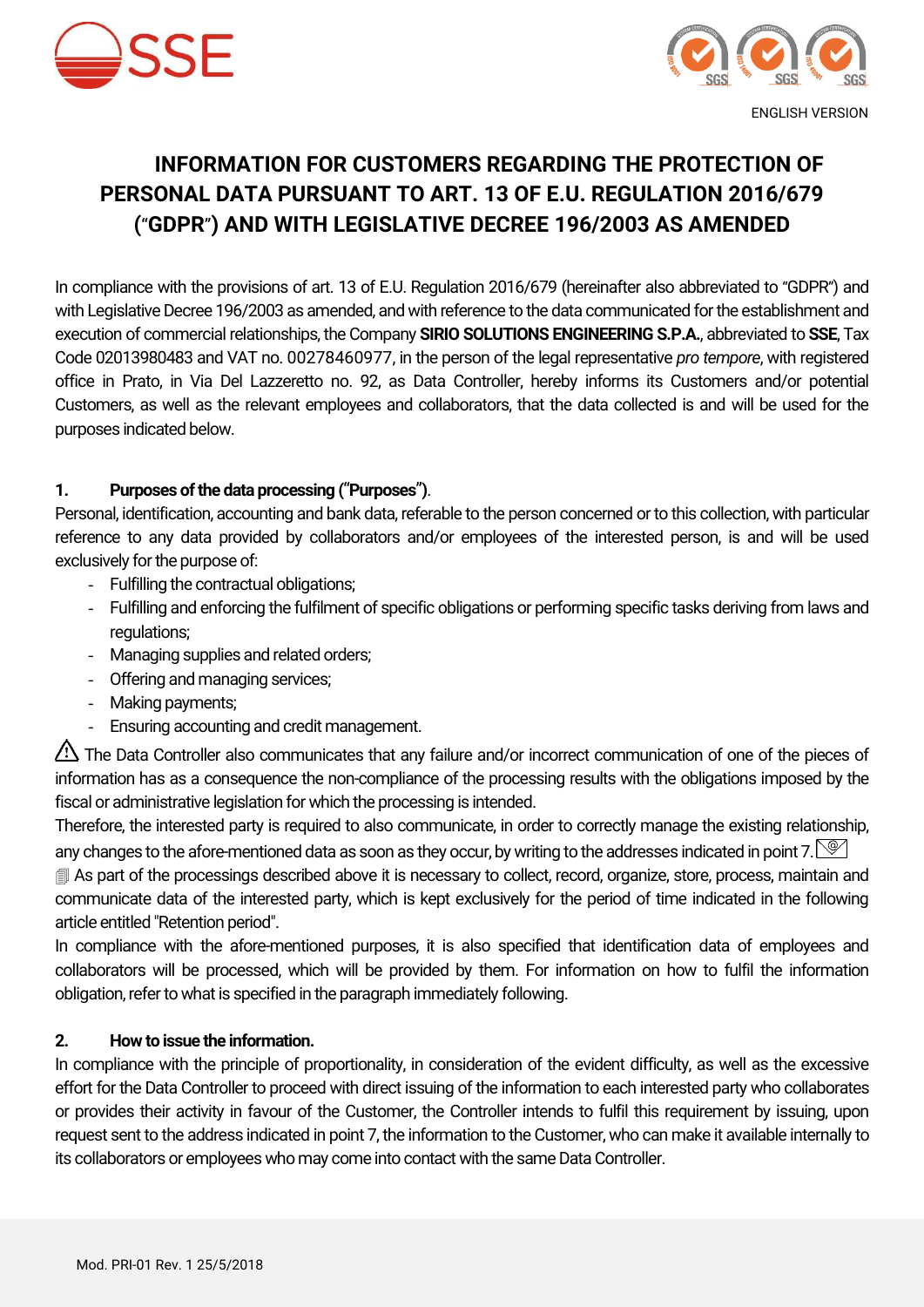



The Data Controller also specifies that this information can be freely and easily consulted on the company website *www.sse.cc*, or through a request sent to the addresses indicated in point 7.

#### **3. Processing of "particular categories of personal data" and "data relating to criminal convictions".**

Pursuant to *art. 9 of E.U. Regulation 2016/679*, by way of example, for particular categories of personal data it is meant: data that could reveal ethnic and racial origin, data on health status, membership of a trade union and/or a party, or, in any case, suitable to reveal political and religious convictions, or concerning the exercise of functions, activities or union positions, as well as biometric or sexual orientation data.

Pursuant to *art. 10 of E.U. Regulation 2016/679*, by way of example, it is meant personal data relating to criminal convictions, crimes and security measures.

All Personal Data attributable to the categories referred to in arts. 9 (Processing of particular categories of personal data) and 10 (Processing of personal data relating to criminal convictions and offences) GDPR will only be processed with the prior written consent of the interested party and only for the purposes indicated in point 1.

#### **4. Processing methods.**

Data processing is carried out with the aid of electronic and/or paper instruments, according to a logic strictly related to the purposes indicated above and, in any case, adopting organisational and IT procedures and measures suitable to protect its security, confidentiality, relevance and non-excess.

The processing of data will be carried out by personnel directly reporting to the Data Controller and/or by natural or legal persons specifically identified as responsible or in charge of processing, as well as by public and private entities for social security, accounting, welfare or insurance purposes, whose references are made available at the express request of the interested party to the addresses indicated in point 7.

# **5. Legal basis**.

The data collected is processed in execution of the supply contract, provision of services or other commercial contract in place or to be established with the Data Controller.

# **6. Mandatory or optional nature of data provision**.

We inform you that the provision of this data is optional but necessary, as any refusal to release will make it impossible for the Data Controller to fully implement all the activities necessary or functional to the relationship established and/or being established, as well as the obligations and obligations connected to it.

#### **7. Data Controller**.

The Data Controller of the company **SIRIO SOLUTIONS ENGINEERING S.P.A.**, abbreviated to **SSE**, Tax Code 02013980483 and VAT no. 00278460977, in the person of the legal representative *pro tempore*, with registered office in Prato, in Via Del Lazzeretto, no. 92, tel 0574/52941.

 $\mathbb{S}$  In particular, for any communication and/or information concerning the processing of personal data relating to *privacy*, the Data Controller makes available the following *email address info.privacy@sse.cc*.

At the registered office of the Data Controller there is an updated list of external officers assigned to the processing to be made available to the interested party upon request to the afore-mentioned addresses.

# **8. Communication and dissemination of data collected**.

The data provided is in no case subject to disclosure or communication to third parties, unless specifically authorised by the interested party and in any case only when necessary for the performance of the purposes better indicated in point 1.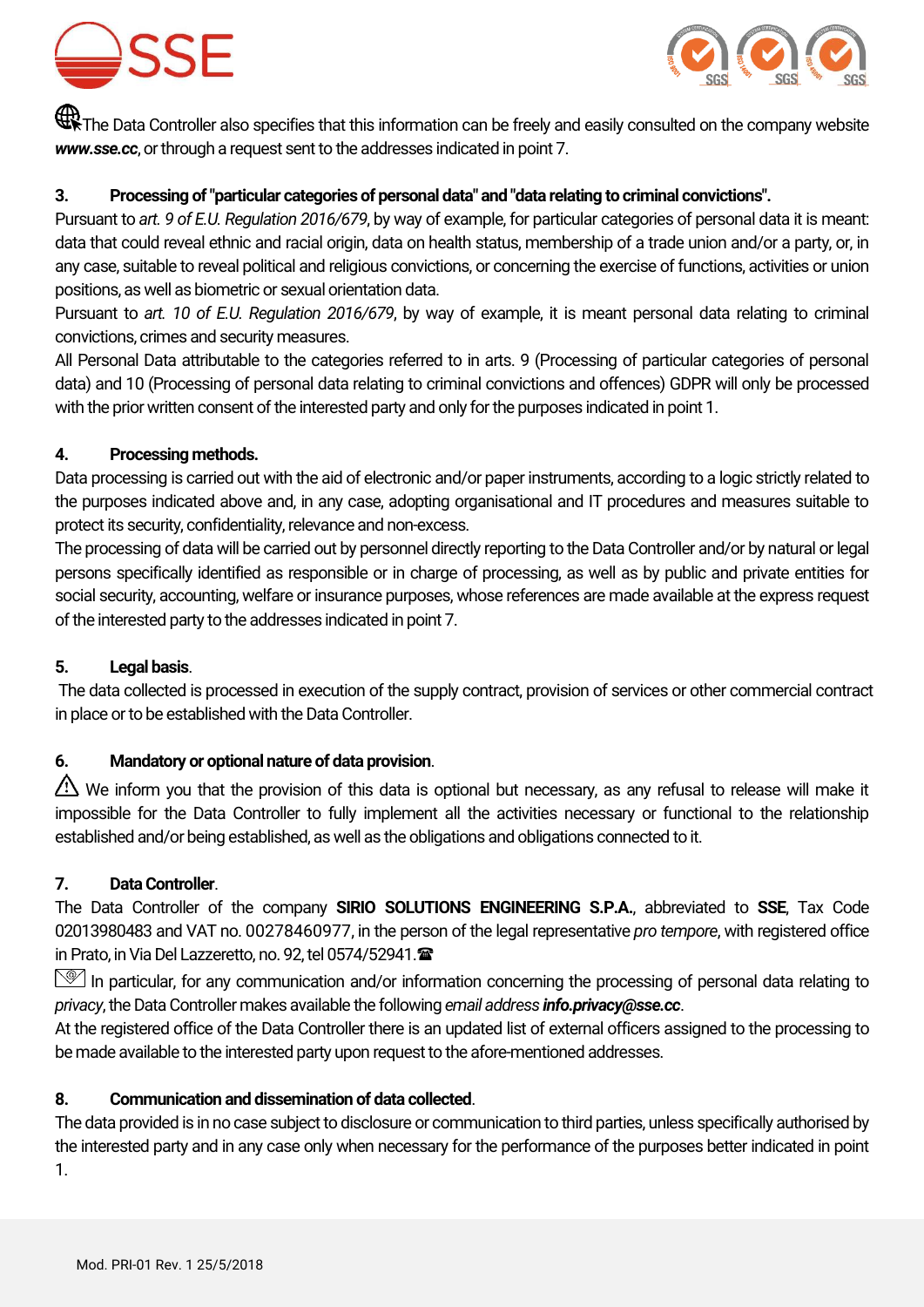



Personal data is treated internally by persons authorised to process the data (the "Authorised persons") under the responsibility of the Data Controller for the purposes indicated above.

Personal data may be communicated to external subjects, designated to performing of the instrumental and/or accessory functions in the performance of our business activity, who will process such data on our behalf. These persons will be appointed as External data Processors ("External Processors"), in accordance with the provisions of art. 28 GDPR. An updated list of External Processors is available at the registered office of the Data Controller, which will be provided to the interested party upon written request to the afore-mentioned addresses.

Apart from the above cases, personal data may also be disclosed to additional recipients and/or categories of recipients (the "Recipients" and the "Categories of Recipients"), only for the performance of the activities related to the pre-contractual and/or contractual relationship between us and/or to fulfil legal obligations and/or orders of the Authorities, and always in compliance with the guarantees provided by the GDPR and the guidelines of the Italian Data Authority, as well as by the Commission established in compliance with the afore-mentioned GDPR.

Without prejudice to the foregoing, personal data will in no case be disseminated and/or communicated to third parties, unless specifically agreed by the interested party and in any case always only when necessary for the completion of the purposes.

If, for technical and/or operational reasons, it is necessary to make use of subjects or associated companies and/or subsidiaries located outside the European Union, they will be appointed External Processors and the transfer of Personal Data to them, limited to the performance of specific processing activities, will be regulated in accordance with the provisions of the GDPR, taking all the necessary precautions to ensure the total protection of personal data and basing this transfer on the assessment of appropriate guarantees (including, by way of example, decisions on the adequacy of third country recipients expressed by the European Commission, adequate guarantees expressed by the third party recipient pursuant to Article 46 GDPR, etc.).

In any case, the Data Subject may request more details from the Data Controller if the personal data has been processed outside the European Union, requesting evidence of the specific guarantees adopted.

# **9. Retention period**.

 The personal data of the interested parties is kept only for the time necessary to fulfil the relationships between the parties and for compliance with the related obligations, and in any case according to the prescription terms (ordinarily 10 years), held in any case notwithstanding the precautions envisaged for sensitive data in respect of which the Data Controller engages to verify periodically its strict relevance, non-excess and indispensability with respect to the processing still in force or also terminated. The defensive needs of the Data Controller are reserved, who may retain the data strictly necessary and indispensable for the management of any dispute that may have arisen.

#### **10. Rights of the parties concerned**.

The interested party may, at any time, exercise the rights recognized by the GDPR (the "Rights of the interested party"), and in particular:

Art. 15 - Right of access of the interested party: The interested party has the right to access their data and the related processing. This right is substantiated by the possibility of obtaining confirmation of whether or not data is being processed, or the possibility of requesting and receiving a copy of the personal data being processed.

Art. 16 - Right of rectification: The interested party has the right to obtain from the Data Controller the correction of inaccurate personal data concerning them without undue delay. Taking into account the purposes of the processing, the data subject has the right to obtain the integration of incomplete personal data, also by providing an additional declaration.

Art. 17 - Right to cancellation ("right to be forgotten"): The interested party has the right to request from the Data Controller that the personal data concerning them be deleted and no longer subject to processing and in some cases, where there are justified reasons, to obtain the cancellation without unjustified delay when the the purpose of the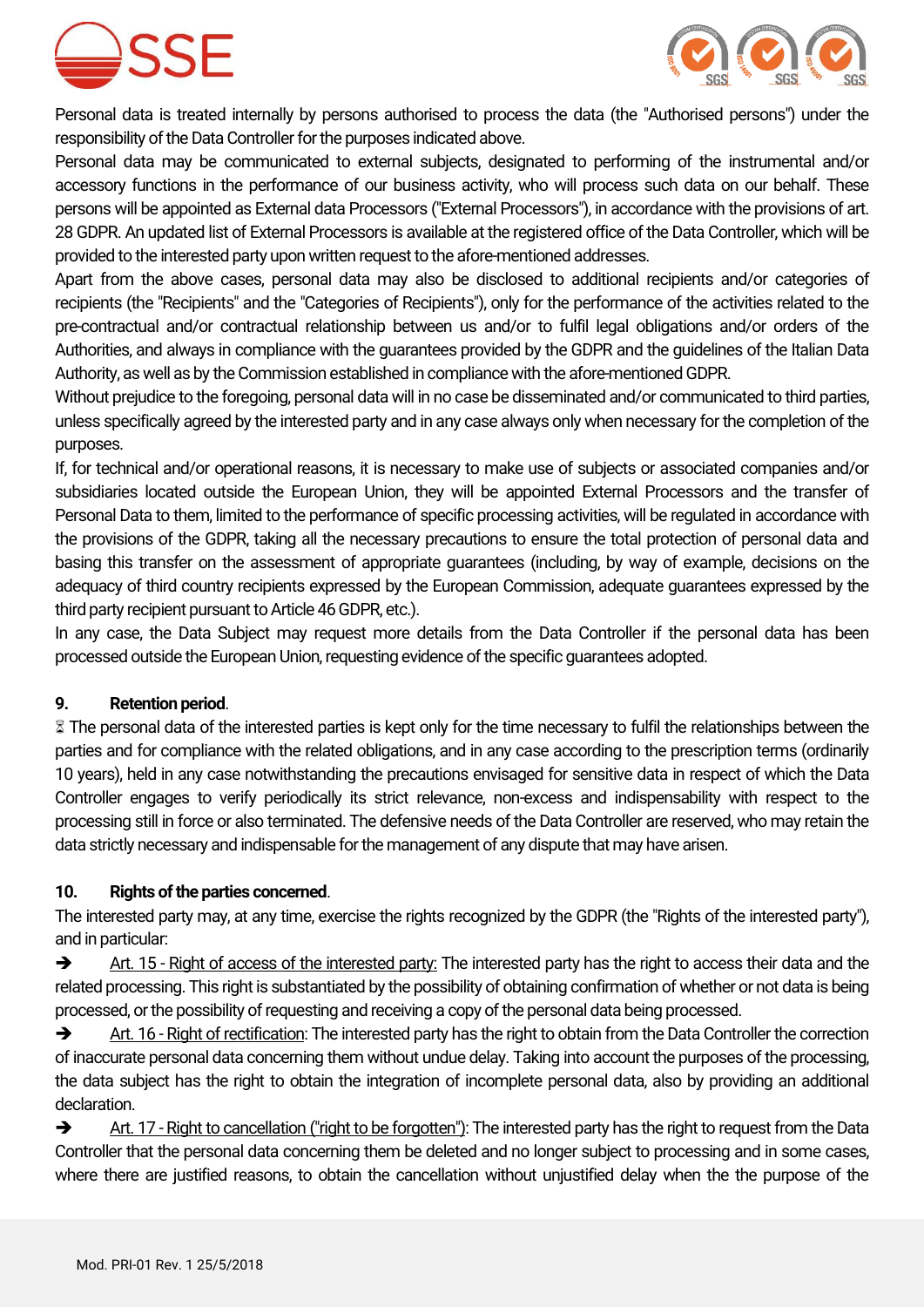



processing non longer exists, the consent was revoked, opposition to the processing was made or when the processing of personal data is not otherwise compliant with the Rules.

 $\rightarrow$  Art. 18 - Processing limitation right: The interested party has the right to limit the processing of their data in case of inaccuracies, disputes or as an alternative measure to cancellation.

Art. 20 - Right to data portability: The interested party, with the exception of the hypothesis in which the data is archived by means of non-automated processing (e.g. in paper format), has the right to receive personal data that concerns them in a structured, commonly readable and automatic format, where reference is made to data supplied directly by the interested party, with express consent or on the basis of a contract, and to request that the same be transmitted to another Data Controller, if technically feasible.

Art. 21 - Opposition right: The interested party has the right to oppose at any time, for reasons related to their particular situation, the processing of personal data concerning them.

 $\rightarrow$  The interested party in any case has the right to lodge a complaint with the competent Supervisory Authority, as well as to appeal to the judicial authority responsible for protecting their rights.

# **11. Mode of exercising rights**

 $\mathbb{S}$  If the interested party wishes to exercise one of the rights listed above they must address their request directly to the Data Controller at the addresses indicated in point 7, except for the right to make a complaint to be sent to the competent Authority of the State or to appeal before the competent Judicial Authority.

The interested party also has the right to withdraw their consent at any time by sending a specific request to the Data Controller at the addresses indicated in point 7. The withdrawal of consent, in any case, does not affect the lawfulness of the treatment based on the consent given prior to the revocation.

 The deadline for the reply to the interested party is, for all the rights (including the right of access), 1 month, extendible up to 3 months in cases of particular complexity. Art. 12 of the GDPR in any case applicable.

Prato,  $25<sup>th</sup>$  May 2018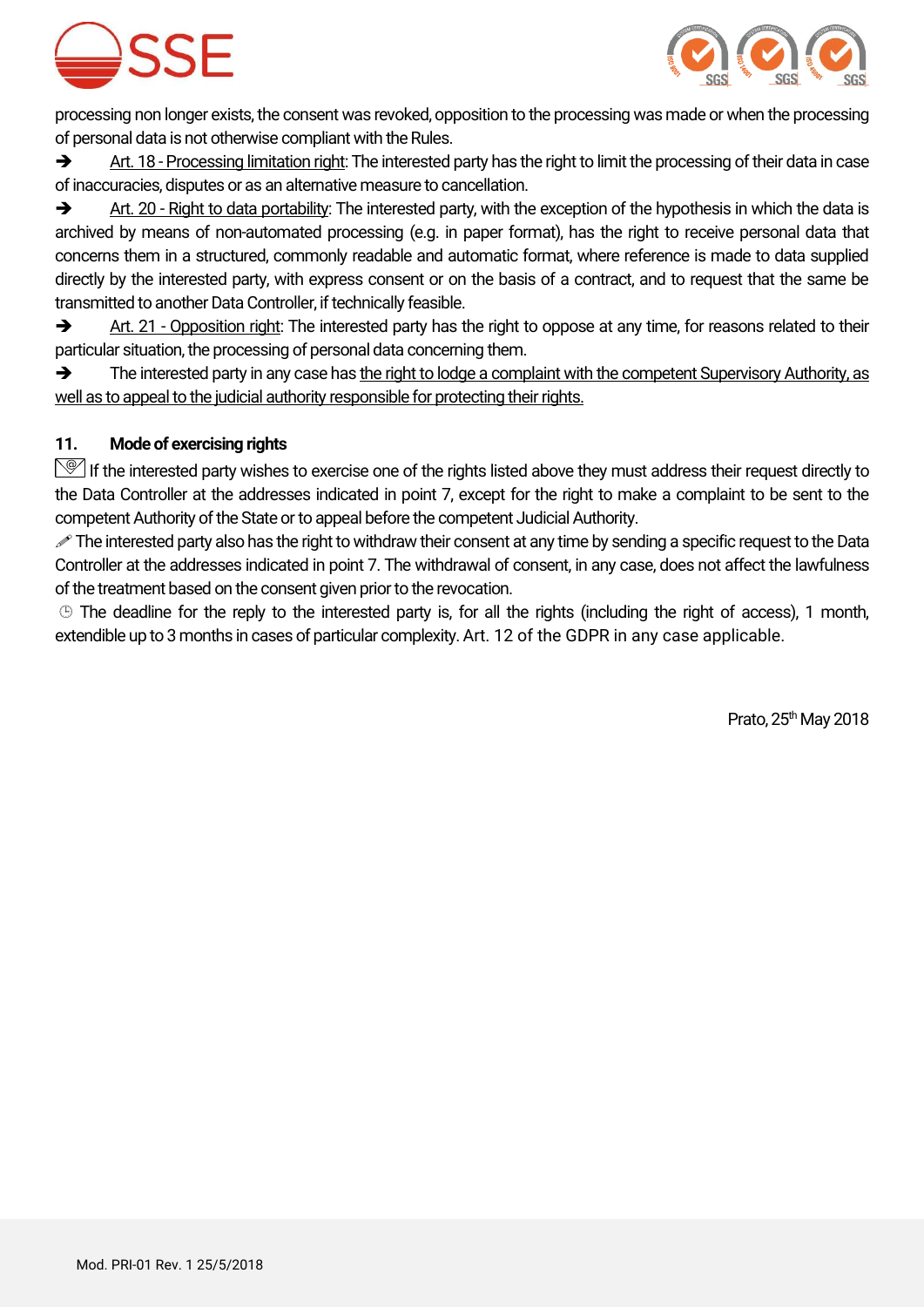



# **INFORMATIVA PER CLIENTI IN MATERIA DI PROTEZIONE DEI DATI PERSONALI AI SENSI DELL'ART. 13 DEL REGOLAMENTO U.E. 2016/679 ("GDPR") E DEL D.LGS. 196/2003 E S.M.I.**

In osservanza a quanto previsto dall'art. 13 del Regolamento U.E. 2016/679 (di seguito anche solo "GDPR") e dal D.Lgs. 196/2003 e s.m.i., e in riferimento ai dati comunicati per l'instaurazione e l'esecuzione dei rapporti commerciali, la Società **SIRIO SOLUTIONS ENGINEERING S.P.A.**, in sigla **SSE**, C.F. 02013980483 e P.IVA 00278460977, in persona del legale rappresentante *pro tempore*, con sede legale in Prato, in Via Del Lazzeretto n. 92, nella sua qualità di Titolare del trattamento, con la presente informa i propri clienti e/o potenziali clienti, nonché i relativi dipendenti e collaboratori dei medesimi, che i dati raccolti sono e saranno utilizzati per le finalità di seguito indicate.

# **1. Finalità del trattamento dei dati ("Finalità")**.

I dati personali, identificativi, contabili, bancari, riferibili all'interessato o presso questo raccolti, con particolare riferimento ai dati eventualmente forniti da collaboratori e/o dipendenti dell'interessato, sono e saranno utilizzati esclusivamente al fine di:

- Eseguire gli obblighi contrattuali;
- Adempiere ed esigere l'adempimento di specifici obblighi o eseguire specifici compiti derivanti da leggi e regolamenti;
- Gestire le forniture e i relativi ordini;
- Prestare e gestire i servizi;
- Provvedere ai pagamenti;
- Provvedere alla tenuta della contabilità e alla gestione dei crediti.

Il Titolare rende noto, inoltre, che l'eventuale mancata e/o errata comunicazione di una delle informazioni, ha quale conseguenza possibile la mancata rispondenza dei risultati del trattamento agli obblighi imposti dalla normativa fiscale o amministrativa a cui è finalizzato il trattamento stesso.

Si richiede, pertanto, all'interessato di comunicare, al fine di una corretta gestione del rapporto in essere, anche le eventuali variazioni dei predetti dati non appena le stesse si siano verificate, scrivendo ai recapiti indicati al punto 7.  $\leq$  Nell'ambito dei trattamenti sopra descritti è necessaria la raccolta, registrazione, organizzazione, memorizzazione, elaborazione, mantenimento e comunicazione di dati dell'interessato, i quali sono conservati esclusivamente per il periodo di tempo indicato al successivo articolo rubricato "Periodo di conservazione".

Nel rispetto delle predette finalità si precisa inoltre che potranno essere trattati dati identificativi di dipendenti e collaboratori, che verranno dagli stessi forniti. Per le modalità di assolvimento dell'obbligo informativo si rimanda a quanto specificato nel paragrafo immediatamente successivo.

# **2. Modalità di rilascio dell'informativa.**

In ottemperanza al principio di proporzionalità, in considerazione dell'evidente difficoltà, nonché eccessiva onerosità per il Titolare del trattamento di procedere al rilascio diretto dell'informativa a ciascun interessato che collabori o presti la propria attività in favore del cliente, il Titolare medesimo intende assolvere a tale onere rilasciando su richiesta inviata ai recapiti indicati al punto 7, l'informativa al cliente, il quale potrà renderla disponibile internamente ai propri collaboratori o dipendenti che possano venire a contatto con il Titolare stesso.

Il Titolare del trattamento precisa, inoltre, che la presente informativa è liberamente e facilmente consultabile sul sito internet aziendale *www.sse.cc*, ovvero mediante richiesta inviata ai recapiti indicati al punto 7.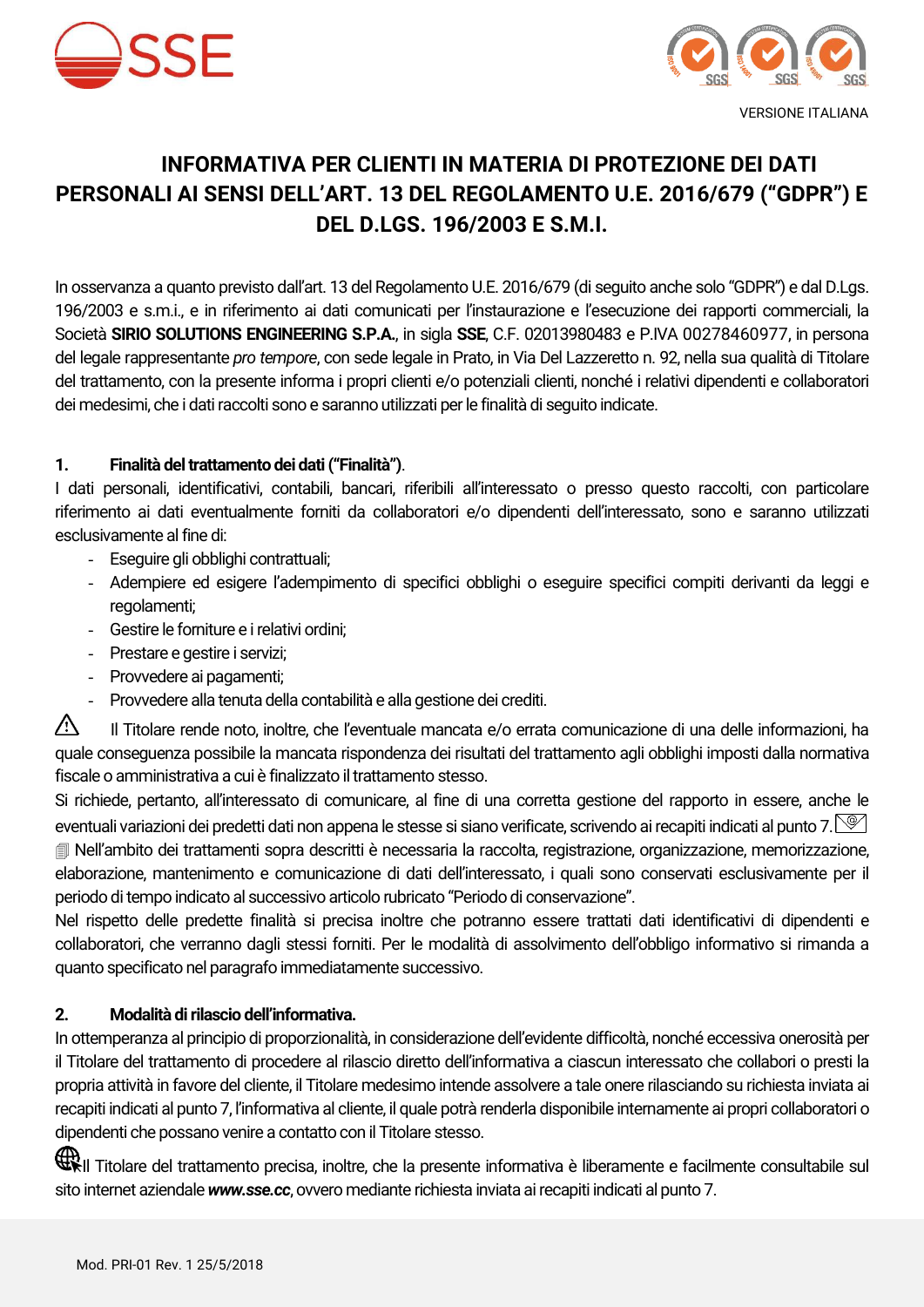



#### **3. Trattamento di "categorie particolari di dati personali" e "di dati relativi a condanne penali".**

Ai sensi dell'*art. 9 Regolamento U.E. 2016/679*, a mero titolo esemplificativo, per categorie particolari di dati personali si intendono: i dati idonei a rivelare l'origine etnica e razziale, i dati relativi allo stato di salute, all'adesione ad un sindacato e/o ad un partito, o, comunque, idonei a rivelare le convinzioni politiche e religiose, ovvero concernenti l'esercizio di funzioni, attività o incarichi sindacali, così come i dati biometrici o relativi all'orientamento sessuale.

Ai sensi dell'*art. 10 Regolamento U.E. 2016/679*, a mero titolo esemplificativo, si intendono dati personali relativi a condanne penali, quelli relativi a condanne penali, reati e misure di sicurezza.

Tutti i Dati personali riconducibili alle categorie di cui agli artt. 9 (Trattamento di categorie particolari di dati personali) e 10 (Trattamento di dati personali relativi a condanne penali e reati) GDPR saranno trattati esclusivamente previo consenso scritto dell'Interessato e solo per le Finalità indicate al punto 1.

#### **4. Modalità del trattamento.**

Il trattamento dei dati avviene con l'ausilio di strumenti elettronici e/o cartacei, secondo logiche strettamente correlate alle finalità sopra indicate e comunque adottando procedure e misure organizzative e informatiche, idonee a tutelarne la sicurezza, la riservatezza, la pertinenza e la non eccedenza.

Il trattamento dei dati sarà effettuato da personale alle dirette dipendenze del Titolare e/o da persone fisiche o giuridiche da questo appositamente individuate quali responsabili o incaricati del trattamento, nonché enti pubblici e privati per sole finalità previdenziali, contabili, assistenziali o assicurative, i cui riferimenti sono resi disponibili su espressa richiesta dell'interessato agli indirizzi indicati al punto 7.

#### **5. Base giuridica**.

I dati raccolti sono trattati in esecuzione del contratto fornitura, di prestazione di servizi o di altro contratto commerciale in essere o da instaurarsi con il Titolare del trattamento.

# **6. Natura obbligatoria o facoltativa del conferimento dei dati**.

Informiamo che il conferimento di questi dati è facoltativo ma necessario, in quanto l'eventuale rifiuto al rilascio comporta l'impossibilità per il Titolare di dar corso pienamente a tutte le attività necessarie o funzionali al rapporto instaurato e/o instaurando, nonché agli adempimenti e obblighi ad esso connessi.

#### **7. Titolare del Trattamento**.

Il Titolare del trattamento è la Società **SIRIO SOLUTIONS ENGINEERING S.P.A**., in sigla **SSE**, C.F. 02013980483 e P.IVA 00278460977, in persona del legale rappresentante *pro tempore*, con sede legale in Prato, in Via Del Lazzeretto, n. 92, tel 0574/52941. <sup>全</sup>

In particolare, per ogni comunicazione e/o informazione inerente al trattamento dei dati personali in materia *privacy*, il Titolare pone a disposizione il seguente indirizzo *email info.privacy@sse.cc*.

Presso la sede legale del Titolare è disponibile un elenco aggiornato dei responsabili esterni incaricati al trattamento da porre a disposizione dell'interessato previa richiesta ai suddetti indirizzi.

#### **8. Comunicazione e diffusione dei dati raccolti**.

I dati forniti non sono in alcun caso oggetto di diffusione o comunicazione a terzi, salvo consenso specifico dell'interessato e comunque solo ove necessario per l'espletamento delle finalità meglio indicate al punto 1.

I dati personali sono trattati al nostro interno da soggetti autorizzati al Trattamento (gli "Autorizzati") sotto la responsabilità del Titolare per le Finalità sopra riportate.

I dati personali potranno essere comunicati a soggetti esterni, incaricati del compimento di funzioni strumentali e/o accessorie allo svolgimento della nostra attività aziendale, i quali tratteranno detti dati per nostro conto. Tali soggetti saranno nominati Responsabili esterni del Trattamento (i "Responsabili Esterni"), conformemente a quanto disposto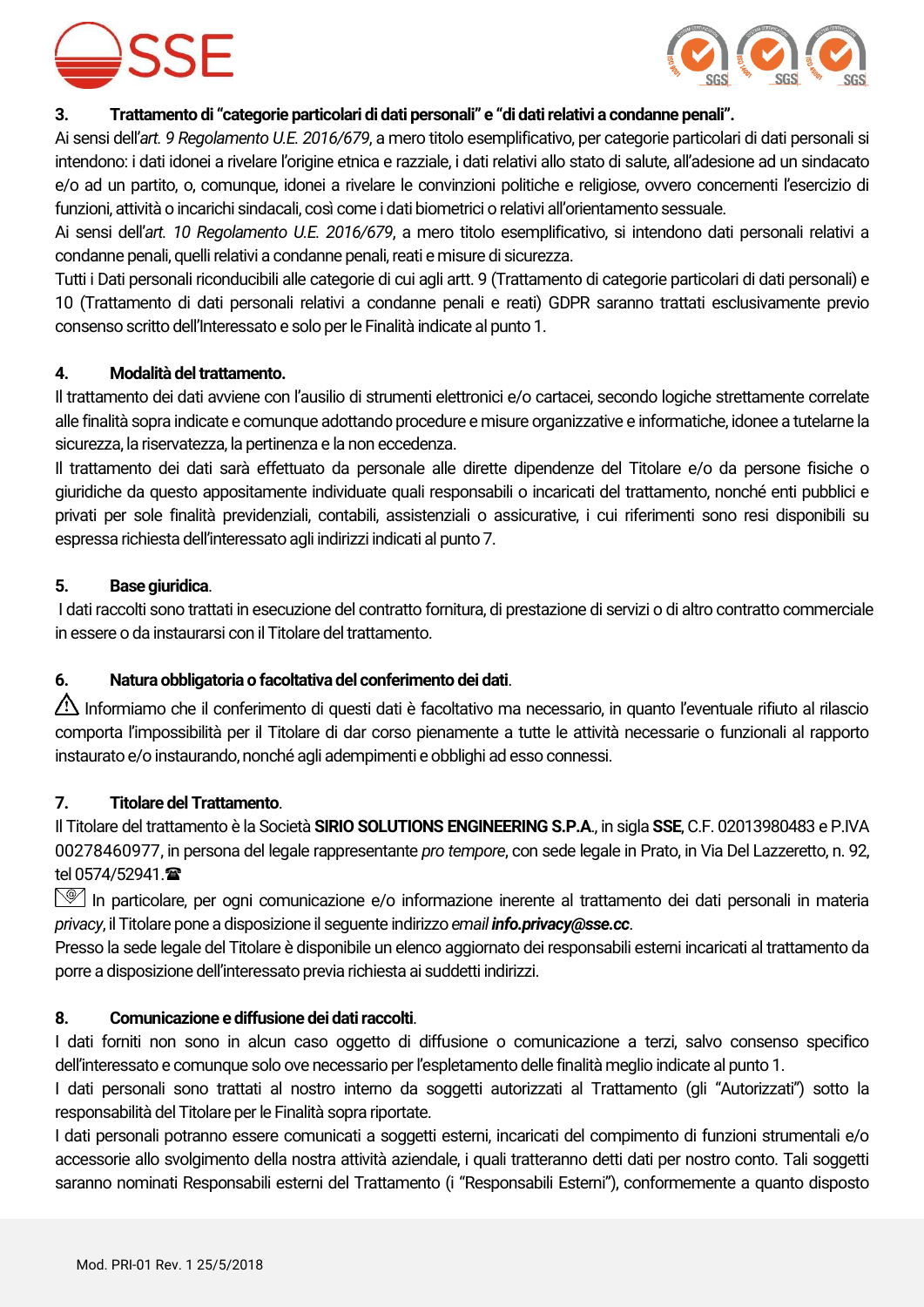



dall'art. 28 GDPR. Presso la sede legale del Titolare è disponibile un elenco aggiornato dei Responsabili Esterni, che sarà fornito all'Interessato previa richiesta scritta ai suddetti recapiti.

Al di fuori dei casi che precedono, i dati personali potranno, altresì, essere comunicati ad ulteriori destinatari e/o categorie di destinatari (i "Destinatari" e le "Categorie di Destinatari"), solo per l'espletamento delle attività inerenti al rapporto precontrattuale e/o contrattuale tra noi instaurato e/o per adempiere ad obblighi di legge e/o ad ordini delle Autorità, e comunque sempre nel rispetto delle garanzie previste dal GDPR e dalle linee guida dell'Autorità Garante italiana, nonché dalla Commissione istituita in ottemperanza al predetto GDPR.

Fatto salvo quanto precede, i dati personali non saranno in alcun caso oggetto di diffusione e/o comunicazione a terzi, salvo consenso specifico dell'Interessato e comunque sempre solo ove necessario per l'espletamento delle Finalità.

Qualora, per questioni di natura tecnica e/o operativa, si renda necessario avvalersi di soggetti o società collegate e/o controllate ubicati/e al di fuori dell'Unione Europea, essi saranno nominati Responsabili Esterni ed il trasferimento dei Dati personali ai medesimi, limitatamente allo svolgimento di specifiche attività di Trattamento, sarà regolato in conformità con quanto previsto dal GDPR, adottando tutte le cautele necessarie al fine di garantire la totale protezione dei Dati personali e basando tale trasferimento sulla valutazione di opportune garanzie (tra le quali, a titolo esemplificativo, decisioni di adeguatezza dei Paesi terzi destinatari espresse dalla Commissione Europea, garanzie adeguate espresse dal soggetto terzo destinatario ai sensi dell'articolo 46 GDPR, etc.).

In ogni caso, l'Interessato potrà richiedere maggiori dettagli al Titolare qualora i dati personali siano stati trattati al di fuori dell'Unione Europea, richiedendo evidenza delle specifiche garanzie adottate.

# **9. Periodo di conservazione**.

 I dati personali degli interessati sono conservati solo per il tempo necessario allo svolgimento dei rapporti sussistenti tra le parti e per l'adempimento dei relativi obblighi, e comunque secondo i termini di prescrizione (ordinaria pari ad anni 10), fatte in ogni caso salve le cautele previste per i dati sensibili nei confronti dei quali il Titolare si preoccupa di verificare con cadenza periodica la loro stretta pertinenza, non eccedenza e indispensabilità rispetto al trattamento ancora in essere o anche cessato. Sono fatte salve esigenze difensive del Titolare del trattamento che potranno protrarre la conservazione dei dati strettamente necessari e indispensabili alla gestione del contenzioso eventualmente instaurato.

# **10. Diritti degli interessati**.

L'Interessato, in ogni momento, potrà esercitare i diritti riconosciutigli dal GDPR (i "Diritti dell'Interessato"), ed in particolare:

 Art. 15 - Diritto di accesso dell'interessato: L'interessato ha il diritto di accedere ai propri dati e ai relativi trattamenti. Tale diritto si sostanza nella possibilità di ottenere la conferma se sia o meno in corso un trattamento dei propri dati, ovvero nella possibilità di richiedere e ricevere una copia dei dati personali oggetto di trattamento.

 Art. 16 - Diritto di rettifica: L'interessato ha il diritto di ottenere dal Titolare del trattamento la rettifica dei dati personali inesatti che lo riguardano senza ingiustificato ritardo. Tenuto conto delle finalità del trattamento, l'interessato ha il diritto di ottenere l'integrazione dei dati personali incompleti, anche fornendo una dichiarazione integrativa.

 Art. 17 - Diritto alla cancellazione («diritto all'oblio»): L'interessato ha il diritto di richiedere al Titolare del trattamento che siano cancellati e non più sottoposti a trattamento i dati personali che lo riguardano e in alcuni casi, ove ve ne siano gli estremi, di ottenere la cancellazione senza ingiustificato ritardo quando è esaurita la finalità del trattamento, è stato revocato il consenso, è stata fatta opposizione al trattamento o quando il trattamento dei suoi dati personali non sia altrimenti conforme al Regolamento.

 Art. 18 - Diritto di limitazione di trattamento: L'interessato ha il diritto di limitare il trattamento dei propri dati in caso di inesattezze, di contestazione o come misura alternativa alla cancellazione.

 Art. 20 - Diritto alla portabilità dei dati: L'interessato, ad eccezione dell'ipotesi in cui i dati siano archiviati mediante trattamenti non automatizzati (es. in formato cartaceo), ha il diritto di ricevere in un formato strutturato, di uso